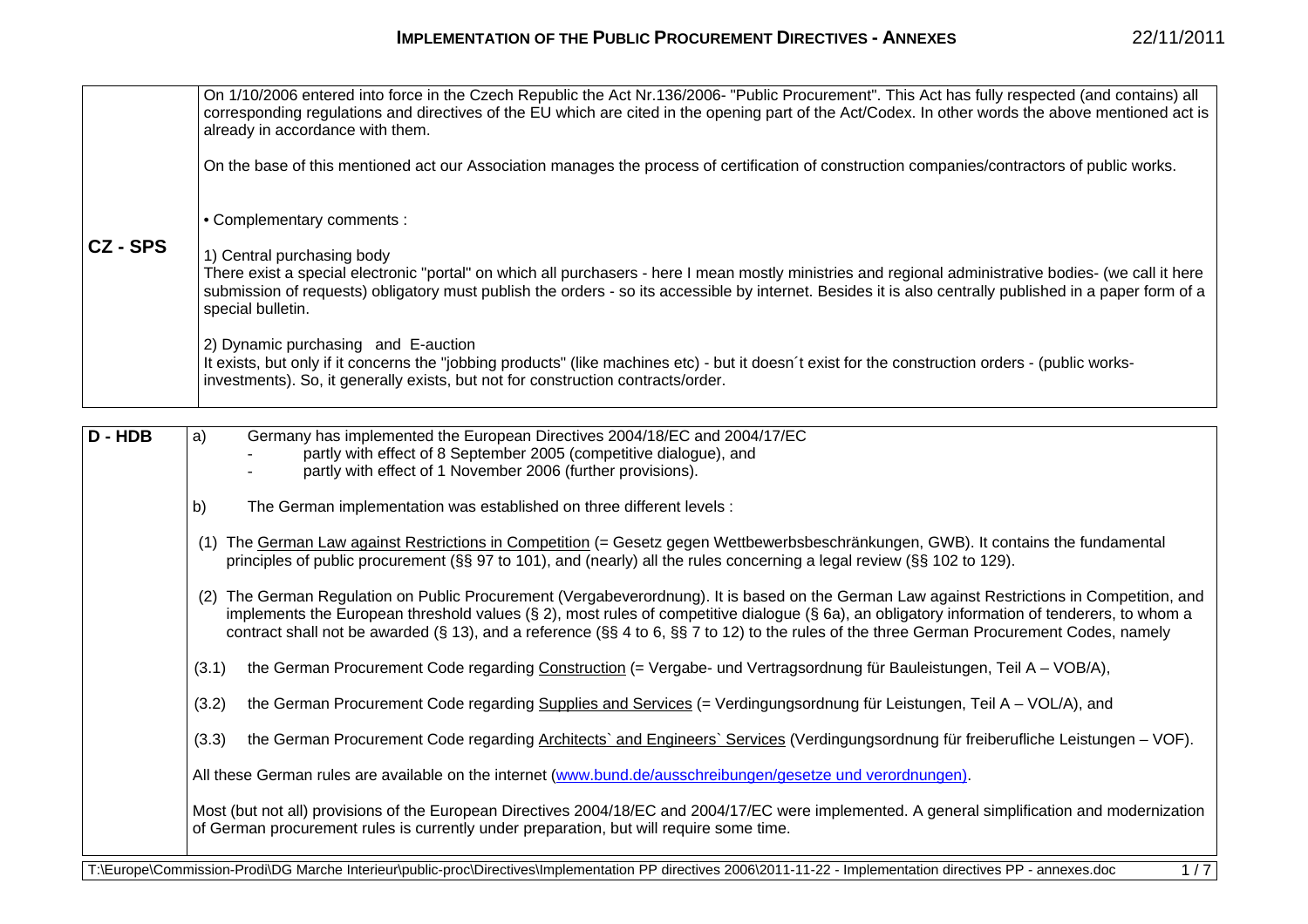|                | . As complement to the previous HDB reply, please note that:                                                                                                                                                                                                                                                                                                                                                                                                                                                   |
|----------------|----------------------------------------------------------------------------------------------------------------------------------------------------------------------------------------------------------------------------------------------------------------------------------------------------------------------------------------------------------------------------------------------------------------------------------------------------------------------------------------------------------------|
|                | (1) the European Procurement Directives 2004/18/EC and 2004/17/EC were implemented by :                                                                                                                                                                                                                                                                                                                                                                                                                        |
|                | (1a) the German Law on Accelerating the Implementation of Public-Private Partnerships (ÖPP-Bescheunigungsgesetz), which was published in the<br>Federal Legislation Journal (Bundesgesetzblatt), Part I, of 7 September 2005, pages 2676 et seq.                                                                                                                                                                                                                                                               |
|                | (1b) the Third Amendment to the Federal Procurement Regulation (Dritte Änderungsverordnung zur Vergabeverordnung), which was published in<br>the Federal Legislation Journal(Bundesgesetzblatt), Part I, of 26 October 2006, pages 2334 et seq.                                                                                                                                                                                                                                                                |
|                | (1c) the German Procurement and Contract Code for Construction (Vergabe- und Vertragsordnung für Bauleistungen), Part A, which was published<br>in the Federal Advertiser (Bundesanzeiger) Number 94a of 18 May 2006.                                                                                                                                                                                                                                                                                          |
|                | (2) hereby introducing i.a. competetitive dialogue.                                                                                                                                                                                                                                                                                                                                                                                                                                                            |
|                | (3) all quoted legislative acts (except for 1c) are restricted to amendments to the existing German procurement legislation. This<br>(amended) procurement legislation is specified in the previous HDB reply to FIEC, including the internet address, where this (amended)<br>procurement legislation can be found.                                                                                                                                                                                           |
| - ANCE         | The new public procurement Directives have been implemented into the Italian legislation with Decree n° 163 dated 12 April<br>2006, named "Public contracts Code for works, services and supply, implementing UE Directives 2004/17/EC and<br>2004/18/EC".                                                                                                                                                                                                                                                     |
|                | Moreover, we would like to point out that, as regard the economic, financial and technical suitability of participants to<br>awarding procedures, Decree n° 163/2006 contains detailed rules specifying the use of provisions that allow an economic<br>operator to rely on the capacities of other entities, regardless of the legal nature of the links which it has with them (art.<br>47, par 2 and 3, and art. 48, par. 3 and 4 of Directive 2004/18/EC; art. 54, par. 5 and 6, of Directive 2004/17/EC). |
|                |                                                                                                                                                                                                                                                                                                                                                                                                                                                                                                                |
| NL-            | Implementation in NL:                                                                                                                                                                                                                                                                                                                                                                                                                                                                                          |
| <b>BOUWEND</b> | Implementation (simple version, copy of the directive) already done in 2005                                                                                                                                                                                                                                                                                                                                                                                                                                    |
|                |                                                                                                                                                                                                                                                                                                                                                                                                                                                                                                                |

- Now working on a new set of rules, to be implemented 1/1/2008
	- <sup>o</sup> Framework, law, now in parliament
	- <sup>o</sup> Two sector specific rules
		- **Special sector**
		- Normal sector
			- 3 set of provision rules, to be implemented 1/1/2008
				- <sup>o</sup> Integrity. Contractors have to have an 2-year approval of the Covog.

T:\Europe\Commission-Prodi\DG Marche Interieur\public-proc\Directives\Implementation PP directives 2006\2011-11-22 - Implementation directives PP - annexes.doc 2/7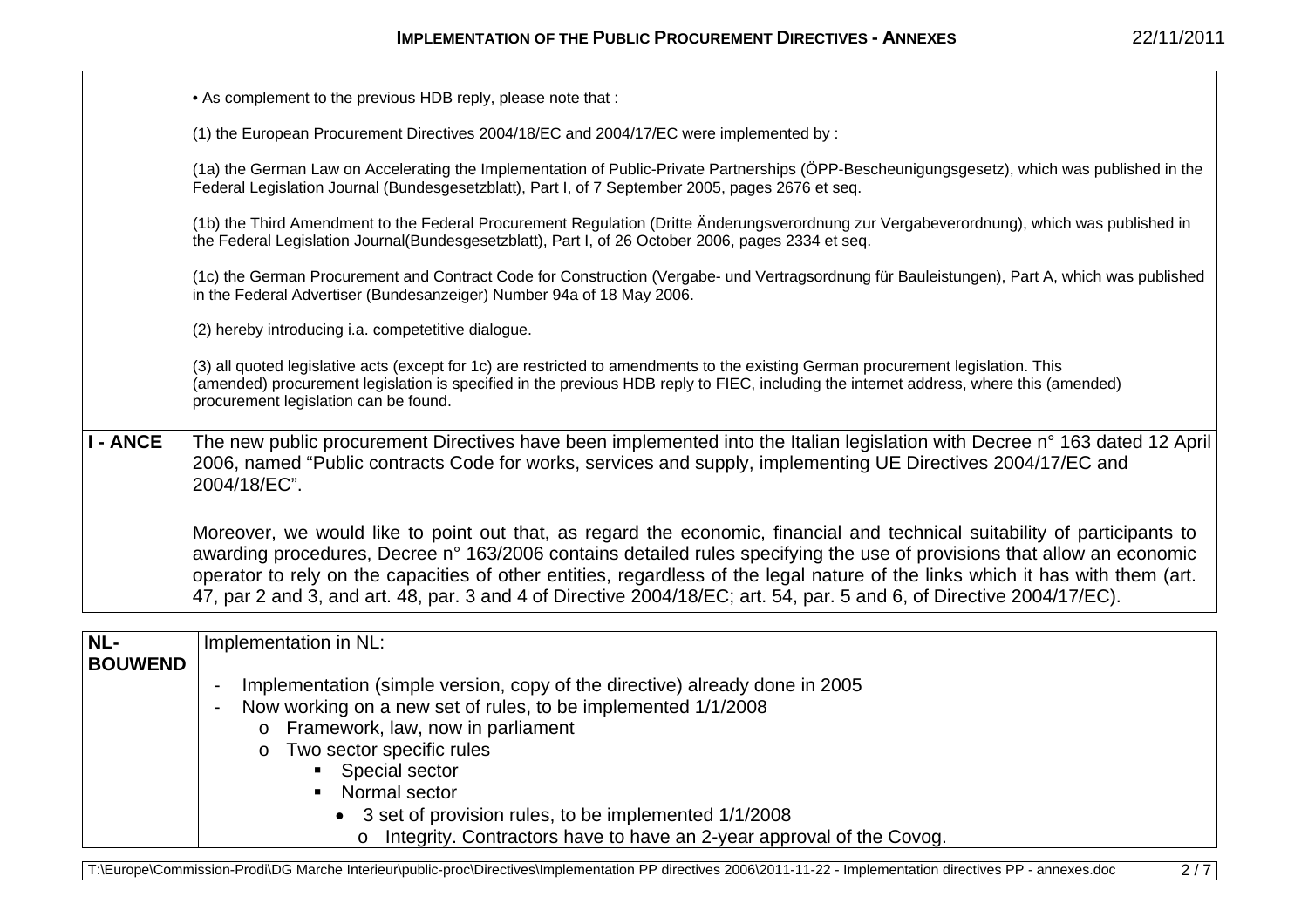| Below the threshold.<br>$\circ$                                                                              |
|--------------------------------------------------------------------------------------------------------------|
| • What procedure                                                                                             |
| $\bullet$ <5.200.000                                                                                         |
| o Open procedure, dutch version                                                                              |
| o Open procedure with selection,, dutch version                                                              |
| ○ Competitive dialogue, dutch version (for all type of works possible, not only for                          |
| particular complex projects)                                                                                 |
| o NEW: awarding in 'phases'. Now being developed bij Ministry Economic affairs and                           |
| <b>BNL</b>                                                                                                   |
| < 1.000.000                                                                                                  |
| o Also restricted procedures, with one or more contractors                                                   |
| $\bullet$ < 50.000                                                                                           |
| o Free of any procedure                                                                                      |
| • Uniformity for of way a procedure is executed by the contracting authority                                 |
| Selection criteria, proportionality.<br>$\circ$                                                              |
| Normalization of criteria. Comply or explain system.                                                         |
| Technical criteria<br>$\bullet$                                                                              |
| o Competition by reference project                                                                           |
| o Turnover reference 30-60% of estimated costs new project                                                   |
| <b>Financial criteria</b>                                                                                    |
| Turnover contractor: 150-200%<br>$\Omega$                                                                    |
| o Bankgaranty only for the contractor the contract is awarded.                                               |
| o Also set of 'rules' for contracting authority how they should behave:                                      |
| Decision support system DSS for the choice of the type of contract, type of organization model, type of      |
| procurement procedure                                                                                        |
| <b>Best practices</b>                                                                                        |
| Tenderned. E-procurement system for all public contracting authorities                                       |
| Past performance<br>$\circ$                                                                                  |
| How can it taken into account in EMAT?                                                                       |
| No extra selection                                                                                           |
| • No selection by lottery. 'Every good contractor that wants to be un the tender, should be able to attent'. |
| o <b>EMAT</b>                                                                                                |
| No systems allowed that make a relative weighing. Every tenderproposal/bid have to be valued based on        |
| a scale independent from the other proposals                                                                 |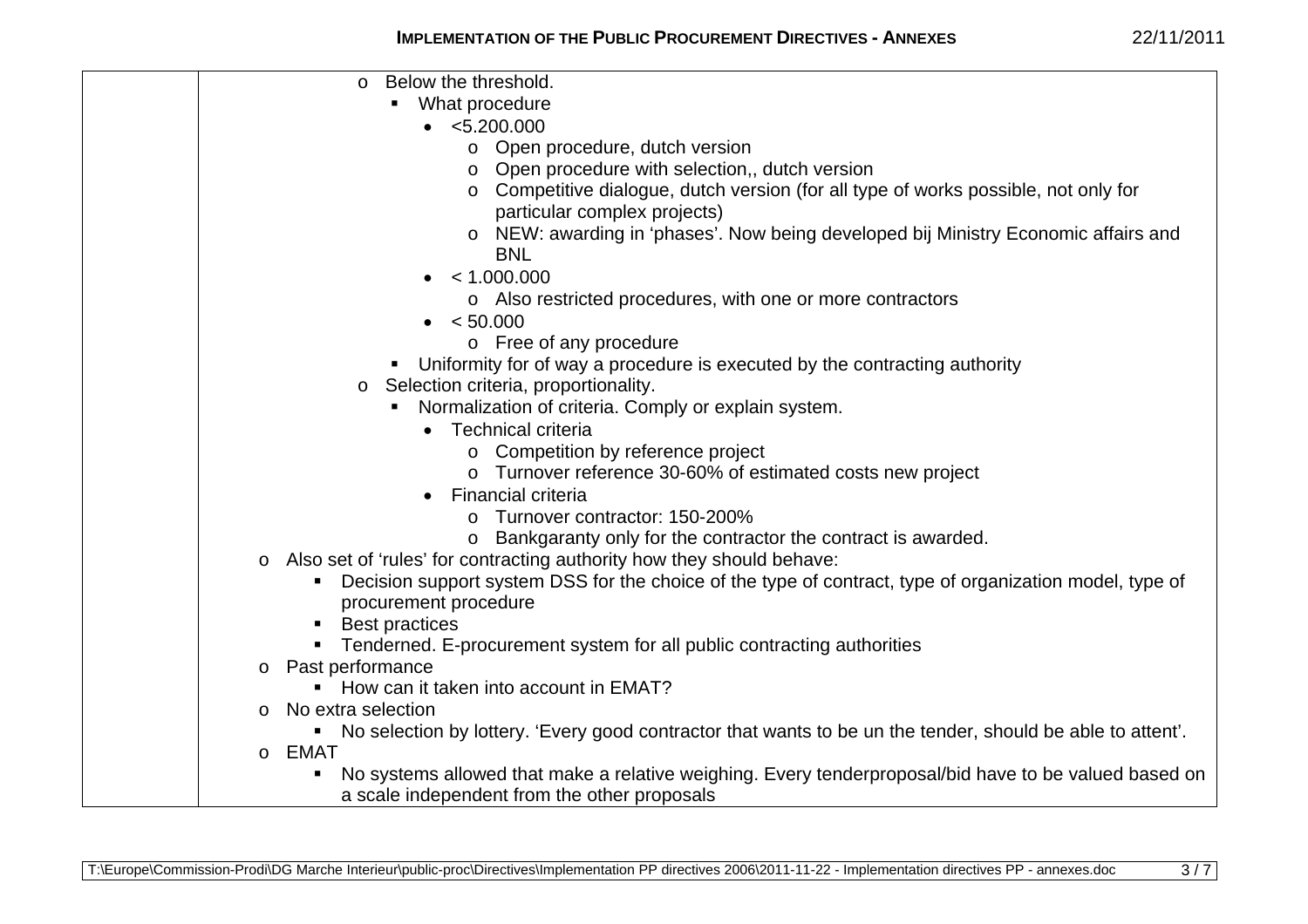| UK - CC | The regulations implementing the new EU Procurement Directives came into force in the UK on 31 <sup>st</sup> January 2006.                                                                                                                                                                                                                                                                                                     |
|---------|--------------------------------------------------------------------------------------------------------------------------------------------------------------------------------------------------------------------------------------------------------------------------------------------------------------------------------------------------------------------------------------------------------------------------------|
|         | The "Public Contracts Regulations 2006" and the "Utilities Contracts Regulations 2006", cover England, Wales and<br>Northern Ireland (Statutory Instruments numbers 5 and 6 respectively), whilst in Scotland the implementing measures are<br>detailed in the Public Contracts (Scotland) Regulations 2006 (Scottish Statutory Instrument 2006/1) and the Utilities<br>Contracts (Scotland) Regulations 2006 (S.S.I. 2006/2). |

| F-FFB/FNTP | The following implementation measures of directives 2004/17 and 2004/18 are currently in force in France. The main<br>European provisions are embodied is the new general legislation on public procurements ("code des marches publics")<br>which came into force on 1.09.2006, with 7 months of delay after the official implementation deadline.                                                                                                                                                                                                                        |
|------------|----------------------------------------------------------------------------------------------------------------------------------------------------------------------------------------------------------------------------------------------------------------------------------------------------------------------------------------------------------------------------------------------------------------------------------------------------------------------------------------------------------------------------------------------------------------------------|
|            | Ordonnance n° 2005-649 of 6 June 2005 concerning public contracts awarded by some public or private<br>$\overline{\phantom{0}}$<br>authorities addressed by the directives but which do not fall under the scope of the "Code des marchés publics"<br>(OJ 7 June 2005). In 2 Decrees of application the distinction is made between "awarding entities" (« entités<br>adjudicatrices ») and "awarding authorities" (« pouvoirs adjudicateurs »);                                                                                                                           |
|            | Decree n° 2005-1308 of 20 October 2005 covers the contracts awarded by the "awarding entities" mentioned<br>in article 4 of the "ordonnance n° 2005-649 of 6 June 2005 concerning the contracts awarded by some public or<br>private entities which do not fall under the scope of the French general public procurement regulation "code des<br>marchés publics" (It applies to the networks operators: water, energy, transports and postal services);                                                                                                                   |
|            | Decree n°2005-1742 of 30 December 2005 concerning the "awarding authorities" mentioned in article 3 of the<br>$\blacksquare$<br>Ordonnance n°2005-649. It covers amongst others the contracts awarded by the "sociétés d'économie mixte"<br>("mixed economy societies").                                                                                                                                                                                                                                                                                                   |
|            | Decree n°2006-975 embodies the new French "code des marchés publics" of 1 <sup>st</sup> August 2006 which is<br>applicable since the 1 <sup>st</sup> September 2006.                                                                                                                                                                                                                                                                                                                                                                                                       |
|            | The Decree introduces the new provisions of the directives concerning.<br>• the variants, which are not authorised unless otherwise specified by the contracting authority (the inverse<br>provision is applicable to "awarding entities")<br>the legal framework for electronic auctions, which are forbidden for public works and public service contracts.<br>Electronic auctions are only allowed for public supply contracts above European threshold<br>the organisation of the "competitive dialogue" which is now in conformity with the provisions of the 2004/18 |
|            | directive                                                                                                                                                                                                                                                                                                                                                                                                                                                                                                                                                                  |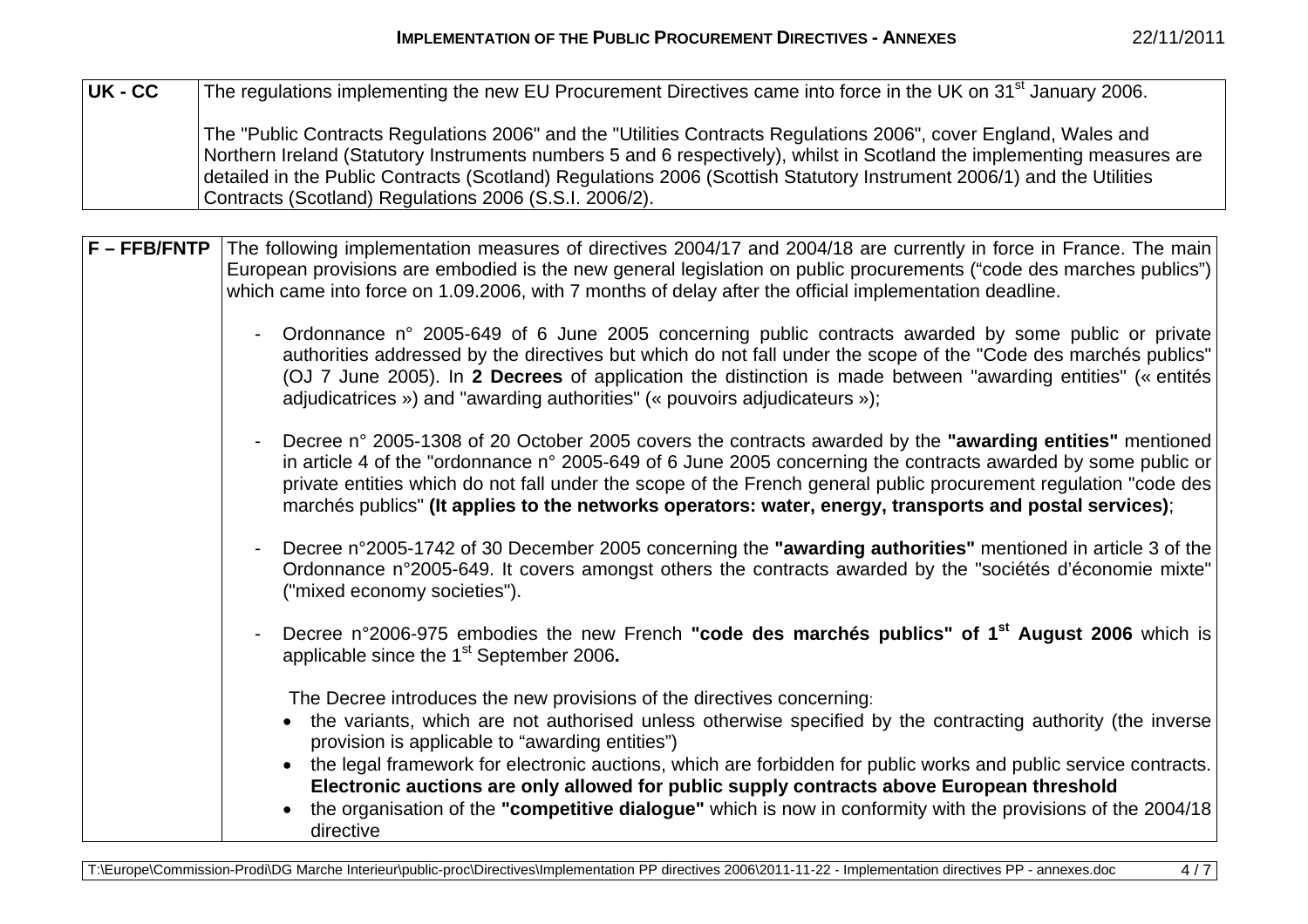| • "framework agreements"                                                                                                                                                                   |
|--------------------------------------------------------------------------------------------------------------------------------------------------------------------------------------------|
| Specific comments on the new French « code des marchés » :<br>French Federations underline the positive impact of the following provisions :                                               |
| - the revision of public works contracts whose execution exceeds 3 months                                                                                                                  |
| - the publicity given to the weighting of the award criteria in the contract notice                                                                                                        |
| - the possibility to transmit a "back up" together with an electronic bid (on material support -paper or CD Roms)                                                                          |
| However, French Federations regret the following provisions :                                                                                                                              |
| - the new "code des marchés" now provides the possibility of contracts or framework-contracts which do not specify<br>any minimum and maximum in the effective execution of the contracts. |
| - the retribution of preliminary studies (made before submitting bids) is not dealt with by the French regulations on                                                                      |
| public procurement and PPPs.                                                                                                                                                               |

| LT-LSA | The regulations implementing the new EU Procurement Directives came into force in the Lithuania on 31st January 2006.                                                                                                     |
|--------|---------------------------------------------------------------------------------------------------------------------------------------------------------------------------------------------------------------------------|
|        | New release of the "LAW ON PUBLIC PROCUREMENT" covers all Public procurement activities in Lithuania.<br>http://www3.lrs.lt/pls/inter3/dokpaieska.showdoc_l?p_id=273790                                                   |
|        | Applied EU LEGAL ACTS IMPLEMENTED BY THE LAW ON PUBLIC PROCUREMENT:                                                                                                                                                       |
|        | 1. COUNCIL DIRECTIVE of 21 December 1989 on the coordination of the laws, regulations and administrative provisions                                                                                                       |
|        | relating to the application of review procedures to the award of public supply and public works contracts (89/665/EEC).                                                                                                   |
|        | 2. Council Directive 92/13/EEC of 25 February 1992 coordinating the laws, regulations and administrative provisions                                                                                                       |
|        | relating to the application of Community rules on the procurement procedures of entities operating in the water, energy,                                                                                                  |
|        | transport and telecommunications sectors.                                                                                                                                                                                 |
|        | 3. Regulation (EC) No 2195/2002 of the European Parliament and of the Council of 5 November 2002 on the Common                                                                                                            |
|        | Procurement Vocabulary (CPV) (Text with EEA relevance).                                                                                                                                                                   |
|        | 4. Commission Regulation (EC) No 2151/2003 of 16 December 2003 amending Regulation (EC) No 2195/2002 of the                                                                                                               |
|        | European Parliament and of the Council on the Common Procurement Vocabulary (CPV) (Text with EEA relevance).                                                                                                              |
|        | 5. Directive 2004/17/EC of the European Parliament and of the Council of 31 March 2004 coordinating the procurement                                                                                                       |
|        | procedures of entities operating in the water, energy, transport and postal services sectors.<br>6. Directive 2004/18/EC of the European Parliament and of the Council of 31 March 2004 on the coordination of procedures |
|        | for the award of public works contracts, public supply contracts and public service contracts.                                                                                                                            |
|        | 7. Commission Regulation (EC) No 1874/2004 of 28 October 2004 amending Directives 2004/17/EC and 2004/18/EC of the                                                                                                        |
|        | European Parliament and of the Council in respect of their application thresholds for the procedures for the award of                                                                                                     |
|        | contracts.                                                                                                                                                                                                                |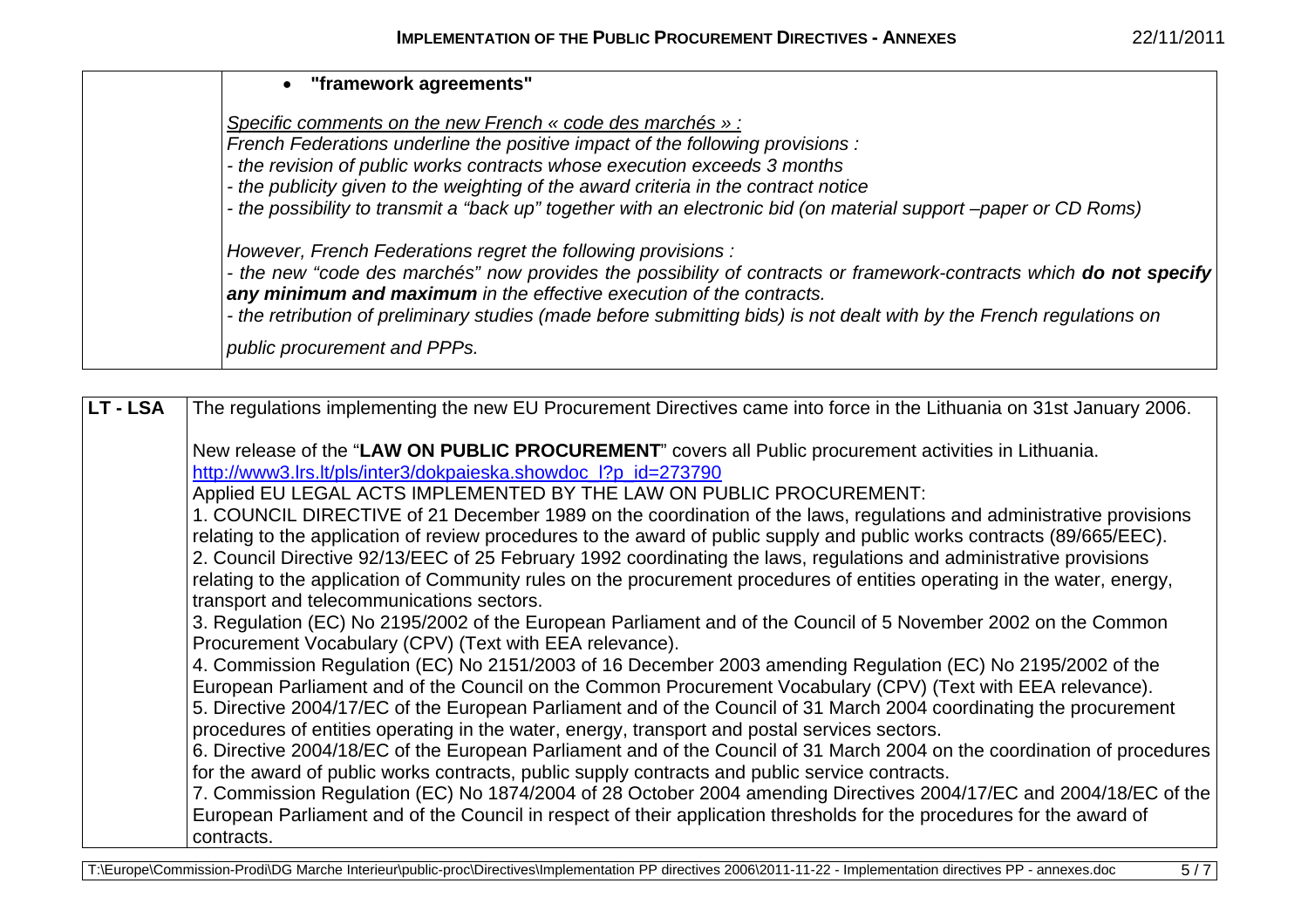| for in Article 30 of Directive 2004/17/EC of the European Parliament and of the Council coordinating the procurement<br>procedures of entities operating in the water, energy, transport and postal services sectors (notified under document<br>$C(2004)$ 5769).<br>9. Commission Directive 2005/51/EC of 7 September 2005 amending Annex XX to Directive 2004/17/EC and Annex VIII to<br>Directive 2004/18/EC of the European Parliament and the Council on public procurement.<br>10. Commission Regulation (EC) No 1564/2005 of 7 September 2005 establishing standard forms for the publication of<br>notices in the framework of public procurement procedures pursuant to Directives 2004/17/EC and 2004/18/EC of the<br>European Parliament and of the Council.<br>11. Directive 2005/75/EC of the European Parliament and of the Council of 16 November 2005 correcting Directive<br>2004/18/EC on the coordination of procedures for the award of public works contracts, public supply contracts and public<br>service contracts." |
|-----------------------------------------------------------------------------------------------------------------------------------------------------------------------------------------------------------------------------------------------------------------------------------------------------------------------------------------------------------------------------------------------------------------------------------------------------------------------------------------------------------------------------------------------------------------------------------------------------------------------------------------------------------------------------------------------------------------------------------------------------------------------------------------------------------------------------------------------------------------------------------------------------------------------------------------------------------------------------------------------------------------------------------------------|
|-----------------------------------------------------------------------------------------------------------------------------------------------------------------------------------------------------------------------------------------------------------------------------------------------------------------------------------------------------------------------------------------------------------------------------------------------------------------------------------------------------------------------------------------------------------------------------------------------------------------------------------------------------------------------------------------------------------------------------------------------------------------------------------------------------------------------------------------------------------------------------------------------------------------------------------------------------------------------------------------------------------------------------------------------|

**PT - FEPICOP** The new public procurement Directives have been implemented into the Portuguese legislation by Decree-Law <sup>n</sup>° 18/2008 dated 29 January, named "Public Contracts Code" (PCC), amended by Law No. 59/2008, of 11 September, by Decree-Law No 223/2009 of 11 September, by Decree-Law No. 278/2009, of 2 October, by Law No. 3/2010 of 27 April and by Decree-Law No. 131/2010 of 14 December. The "Public Contracts Code" (PCC) introduces the new provisions of the directives namely: • competitive dialogue; • electronic auctions, which are forbidden for public works and public service contracts; • frameworks agreements The Decree Law mentioned above, that came into force on 30th July 2008, has been complemented by the following legislation: - Decree-Law n°143-A/2008, dated 25th July 2008, regarding the presentation of tenders - Ministerial Orders 701-A to 701-J/2008, dated 29th July 2008, which rule several aspects such as public tender notices, electronic procedures and the Observatory of Public Works. - Ministerial Order No. 959/2009, dated 21st August 2009, regarding the specifications for public works contracts. Was recently published Decree-Law No. 104/2011, in force on 1<sup>st</sup> January 2012, which approves the legal framework of public procurement in the fields of defense and security, transposing Directive No. 2009/81/EC.

**RO-ARACO** Romania has implemented the European Directives 2004/18/EC and 2004/17/EC on public procurement by GEO 34/2006, approved by Law 337/2006.

GEO 34/2006 was later complemented by subsequent acts which refer to:

T:\Europe\Commission-Prodi\DG Marche Interieur\public-proc\Directives\Implementation PP directives 2006\2011-11-22 - Implementation directives PP - annexes.doc 6 / 7